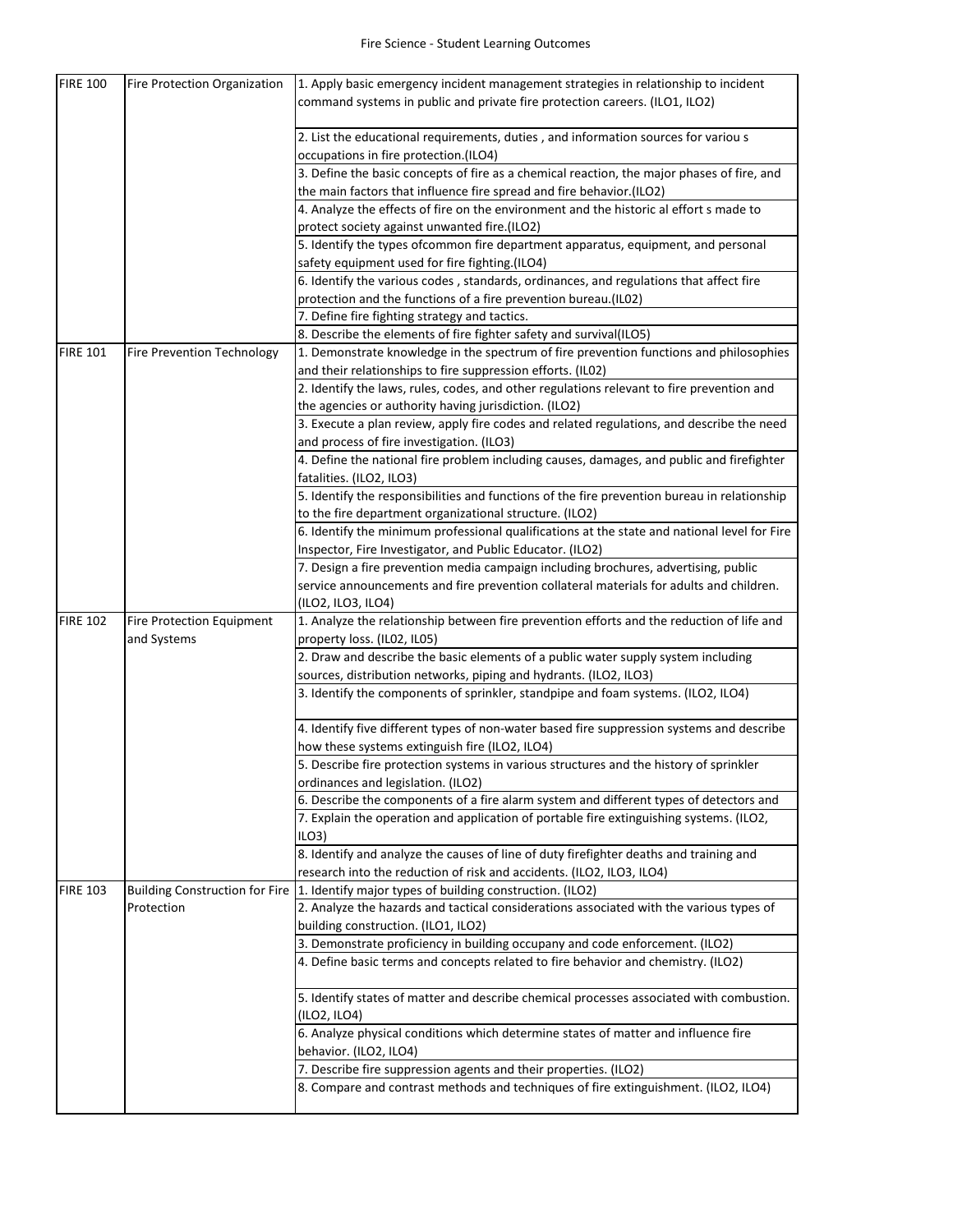| <b>FIRE 104</b> | <b>Fire Behavior Combustion</b>      | 1. Define basic terms and concepts related to fire behavior and chemistry.(ILO2),             |
|-----------------|--------------------------------------|-----------------------------------------------------------------------------------------------|
|                 |                                      | 2. Analyze physical conditions which determine states of matter and influence fire            |
|                 |                                      | behavior. (ILO2)                                                                              |
|                 |                                      | 3. Demonstrate how to recall physical and chemical properties of fire.(ILO4)                  |
| <b>FIRE 105</b> | <b>Emergency Medical</b>             | 1. Demonstrates the application of a traction splint in proper sequence and using             |
|                 | Technician I                         | standard precautions. (ILO 2, ILO 3)                                                          |
|                 |                                      | 2. Demonstrate the ability to use critical thinking skills to assess and treat patients in    |
|                 |                                      | emergency settings. (ILO1, ILO2, ILO5)                                                        |
|                 |                                      | 3. Demonstrate the use of federal and state laws in relation to on scene emergencies.         |
|                 |                                      | (ILO1)                                                                                        |
|                 |                                      | 4. Write a narrative report from data supplied in various forms including written input,      |
|                 |                                      | verbal input, and visual observations. The report will be legible, will have correct spelling |
|                 |                                      | and punctuation, and will demonstrate the proper use of grammar.(ILO1)                        |
|                 |                                      | 5. Complete an assessment of a medical patient, in an oral station, in proper sequence        |
|                 |                                      | and with proper care, using a National standard check off sheet. (ILO 1, ILO 2)               |
|                 |                                      | 6. Complete a patient assessment on a trauma Pt in proper sequence and using standard         |
|                 |                                      | precautions. This is a Verbal and Hands on skill. (ILO 2, ILO 3, ILO 4)                       |
|                 |                                      | 7. Demonstrate an ability to recommend appropriate diagnostic and therapeutic                 |
|                 |                                      | procedures. (ILO2)                                                                            |
| <b>FIRE 106</b> | First Aid/CPR- Public Safety         | 1. Demonstrate correct procedure for cardiopulmonary resuscitation and basic airway           |
|                 | First Responder                      | management. (ILO2, ILO3, ILO4)                                                                |
| <b>FIRE 107</b> | <b>Emergency Medical</b>             | 1. Complete a trauma patient assessment and spinal immobilization on a supine patient         |
|                 | Technician I - Refresher             | in simulated setting. (ILO1, ILO2, ILO3, ILO5)                                                |
|                 |                                      | 2. Demonstrate proficiency in federal, state, and/or local regulations with regards to        |
|                 |                                      | emergency care. (ILO2, ILO3)                                                                  |
| <b>FIRE 108</b> | Fire & Emergency Services            | 1. Demonstrate and describe the need for cultural and behavioral change within the            |
|                 | Safety and Survival                  | emergency services relating to safety, incorporating leadership, supervision,                 |
|                 |                                      | accountability and personal responsibility. (ILO2)                                            |
|                 |                                      | 2. Explain the general safety precautions, considerations, strategies, and tactics to         |
|                 |                                      | implement for all fire survival emergencies. (ILO2, ILO4)                                     |
|                 |                                      | 3. Demonstrate the ability to apply federal and local laws within the context of              |
|                 |                                      | emergency planning. (ILO2)                                                                    |
| <b>FIRE 109</b> | <b>Hazardous Materials for First</b> | 1. Demonstrate knowledge and appropriate responses for given incidents involving              |
|                 | Responders                           | hazardous materials at the First Responder Operational level. (ILO2)                          |
|                 |                                      | 2. Articulate the importance of haz mat pre-planning and procedures (ILO1, ILO2)              |
|                 |                                      |                                                                                               |
|                 |                                      | 3. Recognize physical state of substances and their potential hazards of reactivity as they   |
|                 |                                      | relate to health and safety of the firefighter and the incident scene.(ILO2, ILO3)            |
| <b>FIRE 117</b> | <b>Auto Extrication</b>              | 1. Analyze an emergency situation, develop and implement a plan to extricate                  |
|                 |                                      |                                                                                               |
|                 |                                      | occupants.(ILO2)                                                                              |
| <b>FIRE 121</b> | ICS-200 Basic Incident               | 1. Describe principles, components, positional responsibilities, and management of            |
|                 | <b>Command System</b>                | incident resources. (ILO2)                                                                    |
|                 |                                      | 2. Demonstrate proficiency in emergency incident management. (ILO2)                           |
|                 |                                      | 3. Demonstrate the application of operational strategies. (ILO4)                              |
| <b>FIRE 122</b> | <b>Confined Space Awareness</b>      | 1. Identify a confined space and be familiar with various regulations, safety procedures,     |
|                 |                                      | equipment, techniques and personnel necessary to operate at a confined space                  |
|                 |                                      | emergency.(ILO2, ILO3, ILO4, ILO5)                                                            |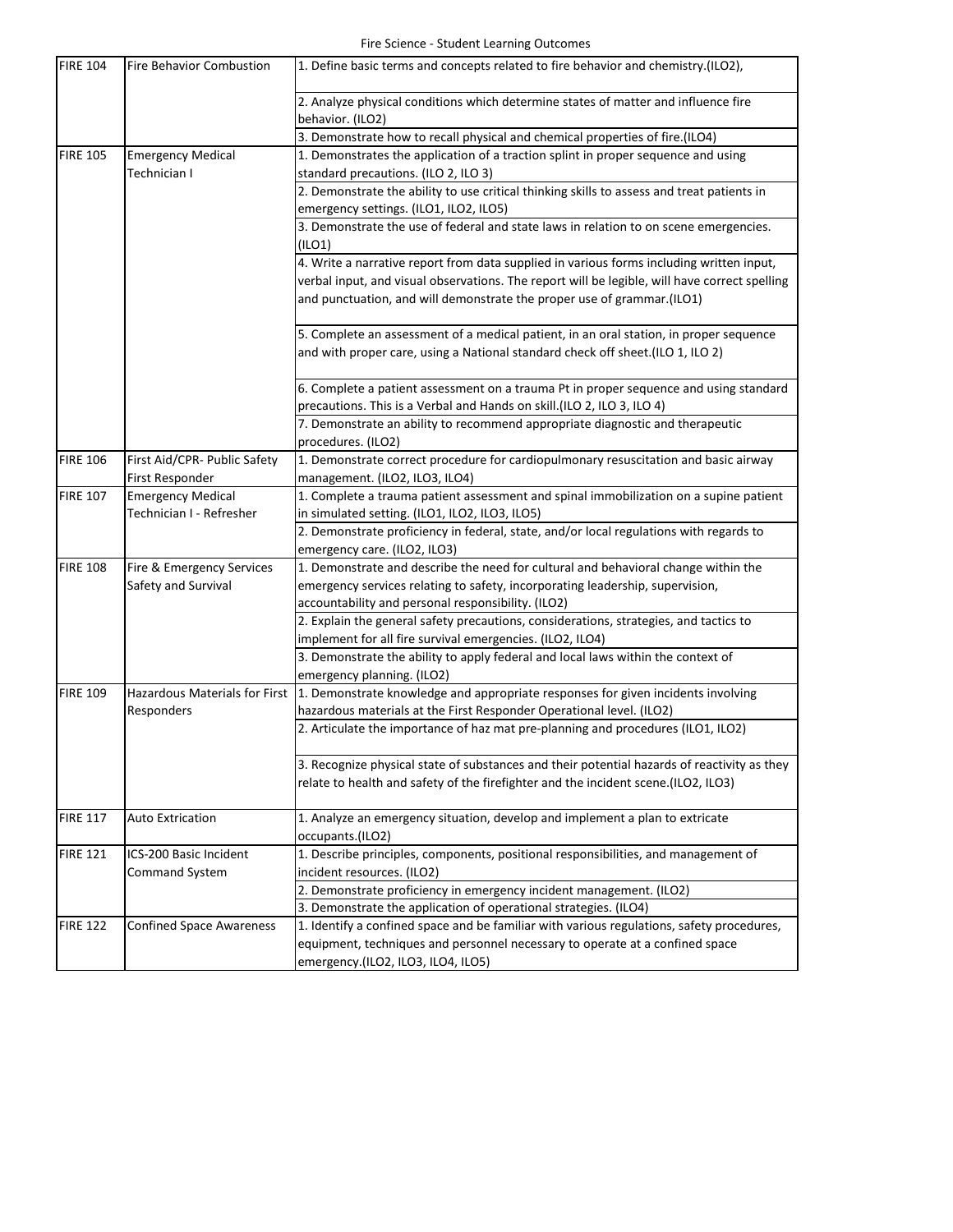| <b>FIRE 130</b> | <b>Basic Fire Academy I</b>  | 1. Define and demonstrate knowledge of fire department organization and culture, and      |
|-----------------|------------------------------|-------------------------------------------------------------------------------------------|
|                 |                              | the expectations of entry-level fire department personnel.(ILO1, ILO2)                    |
|                 |                              |                                                                                           |
|                 |                              | 2. Demonstrate knowledge of fire department equipment through the selection and           |
|                 |                              | application of equipment for given firefighting tasks. (ILO1, ILO2)                       |
|                 |                              | 3. Analyze and assess firefighter hazards inherent to the profession. (ILO1, ILO3)        |
|                 |                              |                                                                                           |
|                 |                              | 4. Demonstrate the ability to communicate effectively through multiple methods of         |
|                 |                              | communication including: written, electronic, face to face, and radio transmitted         |
|                 |                              | messages. (ILO1, ILO2, ILO3, ILO4)                                                        |
|                 |                              | 5. Demonstrate their knowledge of strategies, tactics and incident command through the    |
|                 |                              | selection and implementation of firefighting methods, and the application of the Incident |
|                 |                              | Command and Emergency Management Systems. (ILO1, ILO2, ILO3, ILO4)                        |
|                 |                              | 6. Demonstrate safe practices by using minimum standard safety procedures compliant       |
|                 |                              | with industry standards. (ILO1, ILO2, ILO3, ILO4)                                         |
| <b>FIRE 131</b> | <b>Basic Fire Academy II</b> | 1. Demonstrate their knowledge of strategies, tactics, and incident command. (ILO2,       |
|                 |                              | $ILO4$ )                                                                                  |
|                 |                              | 2. Demonstrate safe practices by using minimum standard safety procedures. (ILO2, ILO3)   |
|                 |                              | 3. Demonstrate proficiency in selection and implementation of firefighting methods and    |
|                 |                              | application of the Incident Command and Emergency Management Systems. (ILO2)              |
|                 |                              |                                                                                           |
|                 |                              | 4. Demonstrate proficiency in ladder manipulation and skils. (ILO2)                       |
|                 |                              | 5. Apply firefighting operational knowledge during live fire operations. (ILO1), (ILO2)   |
|                 |                              |                                                                                           |
|                 |                              | 6. Apply knowledge in fire behavior extinguishment tactics. (ILO2)                        |
| <b>FIRE 220</b> | Fire Apparatus 1A - Driver   | 1. Select and use appropriate methods and materials to complete laboratory assignments    |
|                 |                              | to standards based on building type, location of fire, and other apparatus responding to  |
|                 |                              | scene. (ILO2)                                                                             |
|                 |                              | 2. The student shall demonstrate proficiency in apparatus pre-trips. (ILO2)               |
|                 |                              | 3. The student shall demonstrate apparatus manipulation of fire apparatus. (ILO3)         |
| <b>FIRE 221</b> | Fire Apparatus 1B - Pump     | 1. Select proper engine pressure when pumping multiple liners and knowledge ofthe         |
|                 |                              | principles related to operation of pumps from a hydrant and drafting water. (ILO2)        |
|                 |                              |                                                                                           |
|                 |                              | 2. Demonstrate knowledge in hydraulic calculations. (ILO2)                                |
|                 |                              | 3. Demonstrate proficiency in pump operations. (ILO1)                                     |
|                 |                              | 4. Demonstrate proficiency in drafting and mulitple hose line pump operations. (ILO4)     |
| <b>FIRE 222</b> | Fire Investigation 1A        | 1. Indicate causes of fires, fire behaviors, and explosions for given fire scene          |
|                 |                              | scenario.(ILO2)                                                                           |
|                 |                              | 2. Demonstrate proficiency in fire behavior patterns. (ILO2)                              |
|                 |                              | 3. Apply arson investigation applications to structure fires. (ILO2)                      |
|                 |                              | 4. Show proficiency in probable cause and scientific methodology. (ILO3)                  |
| <b>FIRE 223</b> | Fire Investigation 1B        | 1. Analyze, evaluate, and critique past fire investigations in written and oral format.   |
|                 |                              | (ILO2)                                                                                    |
|                 |                              | 2. The student shall demonstrate proficiency in case law applications of arsons. (ILO3)   |
|                 |                              | 3. The student will show proper research methods in fire arson investigation. (ILO4)      |
|                 |                              | 4. The student will apply appropriate code violation for cause and origin. (ILO1)         |
|                 |                              |                                                                                           |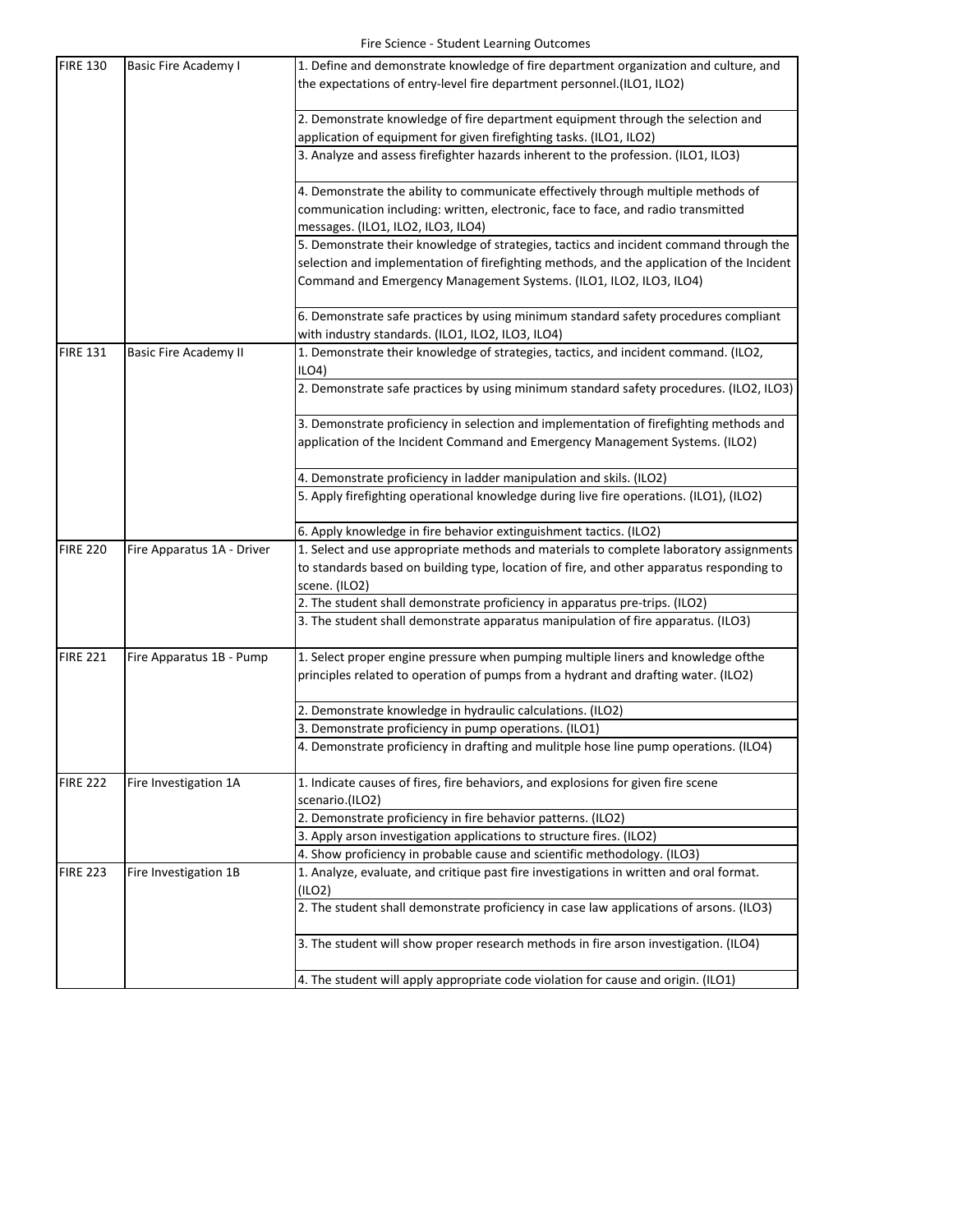| <b>FIRE 224</b> | Fire Management 1         | 1. Demonstrate management concepts and practices including decision making, leader          |
|-----------------|---------------------------|---------------------------------------------------------------------------------------------|
|                 |                           | styles, personnel evaluations & counseling techniques.(ILO2)                                |
|                 |                           | 2. Diagram the management cycle and define each element. (ILO3)                             |
|                 |                           | 3. Describe the command principles.(ILO2)                                                   |
|                 |                           | 4. Differentiate between leaders and managers.(ILO2)                                        |
|                 |                           | 5. Identify internal and external influences on the organization.(ILO2)                     |
|                 |                           | 6. Identify leadership styles.(ILO2)                                                        |
|                 |                           | 7. Demonstrate methods and techniques for managing human resources.(ILO2)                   |
|                 |                           | 8. Prepare and perform employee evaluations.(ILO1)                                          |
|                 |                           | 9. Demonstrate techniques utilized for conflict resolution.(IL02)                           |
| <b>FIRE 225</b> | <b>Fire Prevention 1A</b> | 1. Apply general fire inspection practices and procedures for correcting fire hazards to    |
|                 |                           | given scenarios and handling of fire prevention complaints. (ILO2)                          |
|                 |                           | 2. Define the functions of a fire prevention bureau.(ILO1)                                  |
|                 |                           | 3. Analyze the relationship between fire prevention efforts and the reduction oflife and    |
|                 |                           | property loss.(ILO3)                                                                        |
|                 |                           | 4. Identify, in writing and verbally, the major types offire hazards that could be found    |
|                 |                           | during a commercial building fire inspection. (ILO4)                                        |
|                 |                           | 5. Describe, in writing, the basic hazard correction process used by the modem fire         |
|                 |                           | prevention bureau.(ILO3)                                                                    |
|                 |                           | 6. Apply codes to a simulated exercise. (ILO2)                                              |
| <b>FIRE 226</b> | <b>Fire Prevention 1B</b> | 1. Apply fire prevention principles to features of sprinkler systems, determine operational |
|                 |                           | readiness of a sprinkler system, and critique for sprinkler system capabilities and         |
|                 |                           | limitations. (IL02)                                                                         |
|                 |                           | 2. Demonstrate knowledge and application of California Fire Code.(ILO3)                     |
|                 |                           | 3. Apply codes to simulated fire prevention inspection violations. (ILO2)                   |
|                 |                           | 4. Diagram the judicial process for code violations and litigation. (ILO2)                  |
|                 |                           | 5. Describe, in writing, the major types of fire hazards that could be found during a       |
|                 |                           | commercial building inspection.(ILO3)                                                       |
|                 |                           | 6. Define the hazard correction process used by the modem fire prevention bureau.(ILO2)     |
|                 |                           | 7. Analyze the impact of fire prevention as it relates to a government's risk management    |
|                 |                           | plan.(ILO3)                                                                                 |
| <b>FIRE 229</b> | Fire Command 1A           | 1. Demonstrate pre-fire planning, command and control techniques of the first               |
|                 |                           | responding commander when presented with a variety of simulations. (ILO2)                   |
|                 |                           | 2. Describe command and control techniques used in emergency management. (ILO3)             |
|                 |                           | 3. Demonstrate communication skills needed for reporting incident conditions and            |
|                 |                           | commanding resources at an emergency incident. (ILO2)                                       |
|                 |                           | 4. Develop and implement a pre-fire plan and training program and how these affect fire     |
|                 |                           | command practices. (ILO2)                                                                   |
|                 |                           | 5. Describe scene size-up and identify the strategies and tactics used by company officers. |
|                 |                           | (ILO2)                                                                                      |
|                 |                           | 6. Analyze and assess causes of firefighter fatalities and injuries and safety measures to  |
|                 |                           | protect personnel. (ILO2)                                                                   |
|                 |                           | 7. Demonstrate critical thinking skills and decision making abilities for managing an       |
|                 |                           | emergency.(ILO2)                                                                            |
| <b>FIRE 230</b> | <b>Fire Command 1B</b>    | 1. Demonstrate evacuation, containment, and staging for a variety of simulated              |
|                 |                           | hazardous materials incidents.(ILO2)                                                        |
|                 |                           | 2. Demonstrate the ability to make decisions and communicate an action plan for a           |
|                 |                           | hazardous materials incident. (ILO2)                                                        |
|                 |                           | 3. Define operational priorities for a hazardous materials incident. (ILO3)                 |
|                 |                           | 4. Identify incident command strategies and priorities for hazardous materials incidents.   |
|                 |                           | (ILO3)                                                                                      |
|                 |                           | 5. Identify operations and logistics functions for hazardous materials emergencies. (ILO3)  |
|                 |                           |                                                                                             |
|                 |                           | 6. Identify emergency planning tools as they relate to hazardous materials incidents.       |
|                 |                           | (ILO2)                                                                                      |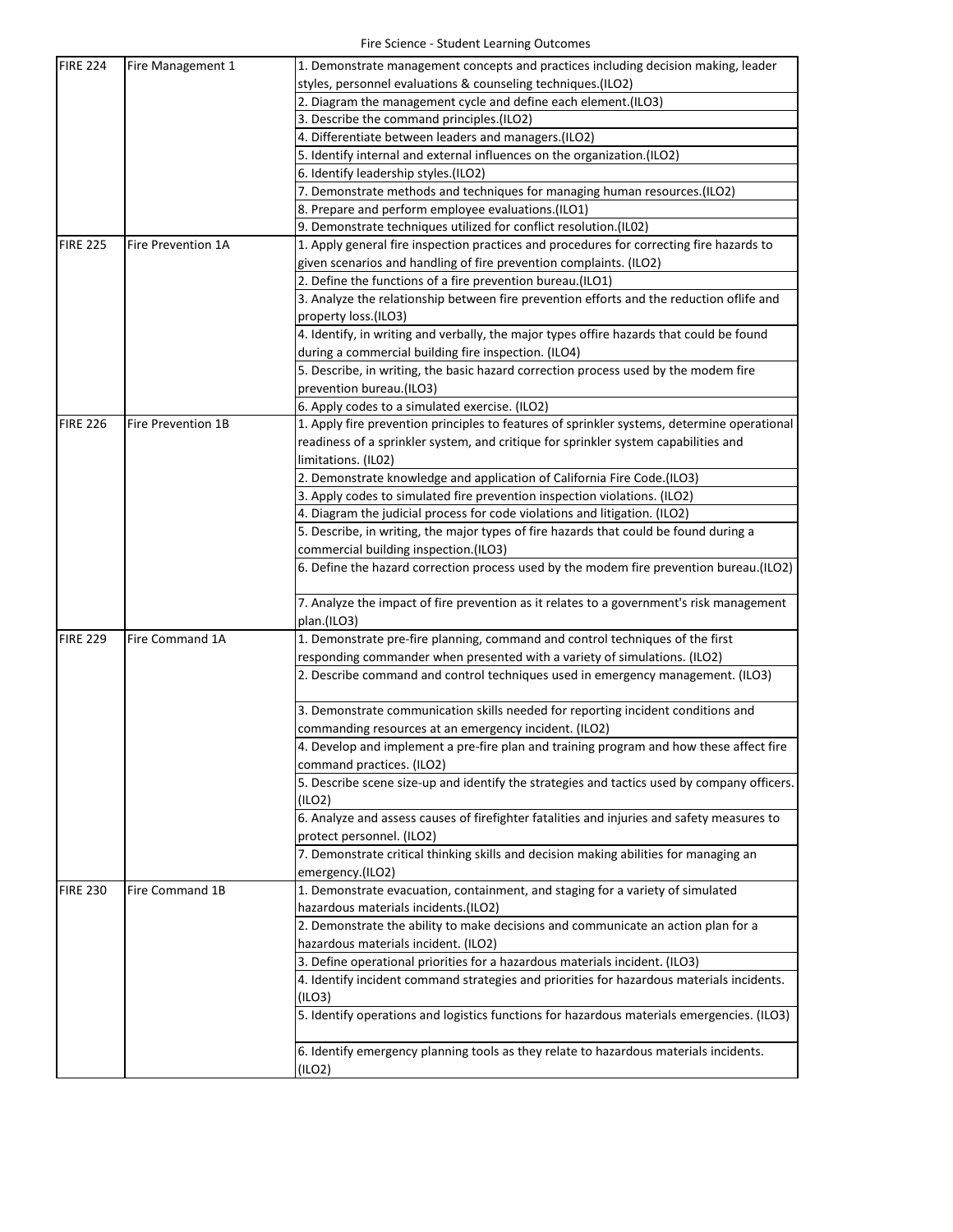| <b>FIRE 231</b> | <b>Incident Command System</b>   | 1. Organize and provide a briefing to incident personnel and develop an Incident Action                                            |
|-----------------|----------------------------------|------------------------------------------------------------------------------------------------------------------------------------|
|                 | 300                              | Plan for a simulated incident. (ILO2)                                                                                              |
|                 |                                  | 2. List ICS positions and duties and describe the positions to the level of deputies.(ILO4)                                        |
|                 |                                  | 3. Diagram the reporting relationships within the ICS organization.(ILO1)                                                          |
|                 |                                  | 4. Develop a sample organization around a major event. (ILO2)                                                                      |
|                 |                                  | 5. Describe how Unified Command functions on a multi-jurisdiction or multi-agency                                                  |
|                 |                                  | incident.(ILO2)                                                                                                                    |
|                 |                                  | 6. Identify and tactics utilized to meet incident objectives for a simulated exercise.(ILO3)                                       |
|                 |                                  | 7. Perform tasks associated with incident planning and resource demobilization. (ILO4)                                             |
| <b>FIRE 232</b> | <b>Public Education 1</b>        | 1. analyze and implement the five step systematic planning process, determine a strategy                                           |
|                 |                                  | to correct a problem, and apply appropriate adn available media. (ILO3)                                                            |
|                 |                                  | 2. demonstrate the selection, development, organization, and use of appropriate<br>materials for fire prevention education. (ILO2) |
|                 |                                  |                                                                                                                                    |
|                 |                                  | 3. demonstrate proficiency in curriculum development for fire technology courses. (ILO2)                                           |
| <b>FIRE 233</b> | Fire Command 1C                  | 1. Describe three elements of wildland fire behavior including fuel, weather and                                                   |
|                 |                                  | topography.(ILO2)                                                                                                                  |
|                 |                                  | 2. Apply elements of the Incident Command System to a major wildland fire                                                          |
|                 |                                  | scenario.(ILO3)                                                                                                                    |
|                 |                                  | 3. Describe the duties and responsibilities of the Strike Team Leader, Division/Group                                              |
|                 |                                  | Supervisors and Branch Directors.(ILO3)                                                                                            |
|                 |                                  | 4. Analyze the fundamental elements of size-up as they relate to I-Zone firefighting.(ILO2)                                        |
|                 |                                  | 5. Recognize and recall the safe practices of wildland firefighting (10's, 18'sand LCES).<br>(ILO2)                                |
|                 |                                  | 6. Compare and contrast structural firefighting strategies and tactics with those of<br>wildland fires.(IL03)                      |
|                 |                                  | 7. Demonstrate communication as it relates to I-Zone and wildland firefighting.(ILO1)                                              |
|                 |                                  | 8. 1) Describe three elements of wildland fire behavior including fuel, weather and                                                |
|                 |                                  | topography and their direct influence on the fire?s behavior.(ILO4)                                                                |
| <b>FIRE 234</b> | Fire Prevention 1C               | 1. demonstrate an understanding on the storage, handling, and transportation of, as well                                           |
|                 |                                  | as the special hazards associated with, flammable and combustible liquids and gases.                                               |
|                 |                                  | (ILO2)                                                                                                                             |
|                 |                                  | 2. demonstrate proficiency in code enforcement for industrial plants. (ILO2)                                                       |
|                 |                                  | 3. apply knowledge on evaluating and completing plans review. (ILO2)                                                               |
| <b>FIRE 240</b> | Training Instructor 1A:          | 1. Select methods and techniques for educating and training students in accordance with                                            |
|                 | <b>Cognitive Lesson Delivery</b> | the latest concepts in career education (ILO1, ILO2, ILO3)                                                                         |
|                 |                                  | 2. Perform and evaluate peers and teaching performances. (ILO1, ILO3)                                                              |
|                 |                                  | 3. Demonstrate proficiency in defining measurable objectives for teaching methodology.                                             |
|                 |                                  | (ILO2)                                                                                                                             |
| <b>FIRE 241</b> | Training Instructor 1B:          | 1. prepare a syllabus incorporating a number of well-organized lesson plans for                                                    |
|                 | Psychomotor Lesson Delivery      | instruction of fire technology topics for a longer length course addressing multiple                                               |
|                 |                                  | learning styles including multiple appropriate methods for evaluation and satisfactorily                                           |
|                 |                                  | execute several of these lesson plans. (ILO2)                                                                                      |
|                 |                                  | 2. apply teaching applications through video based presentations. (ILO2)                                                           |
|                 |                                  | 3. develop test and validate testing techniques. (ILO3)                                                                            |
|                 |                                  |                                                                                                                                    |